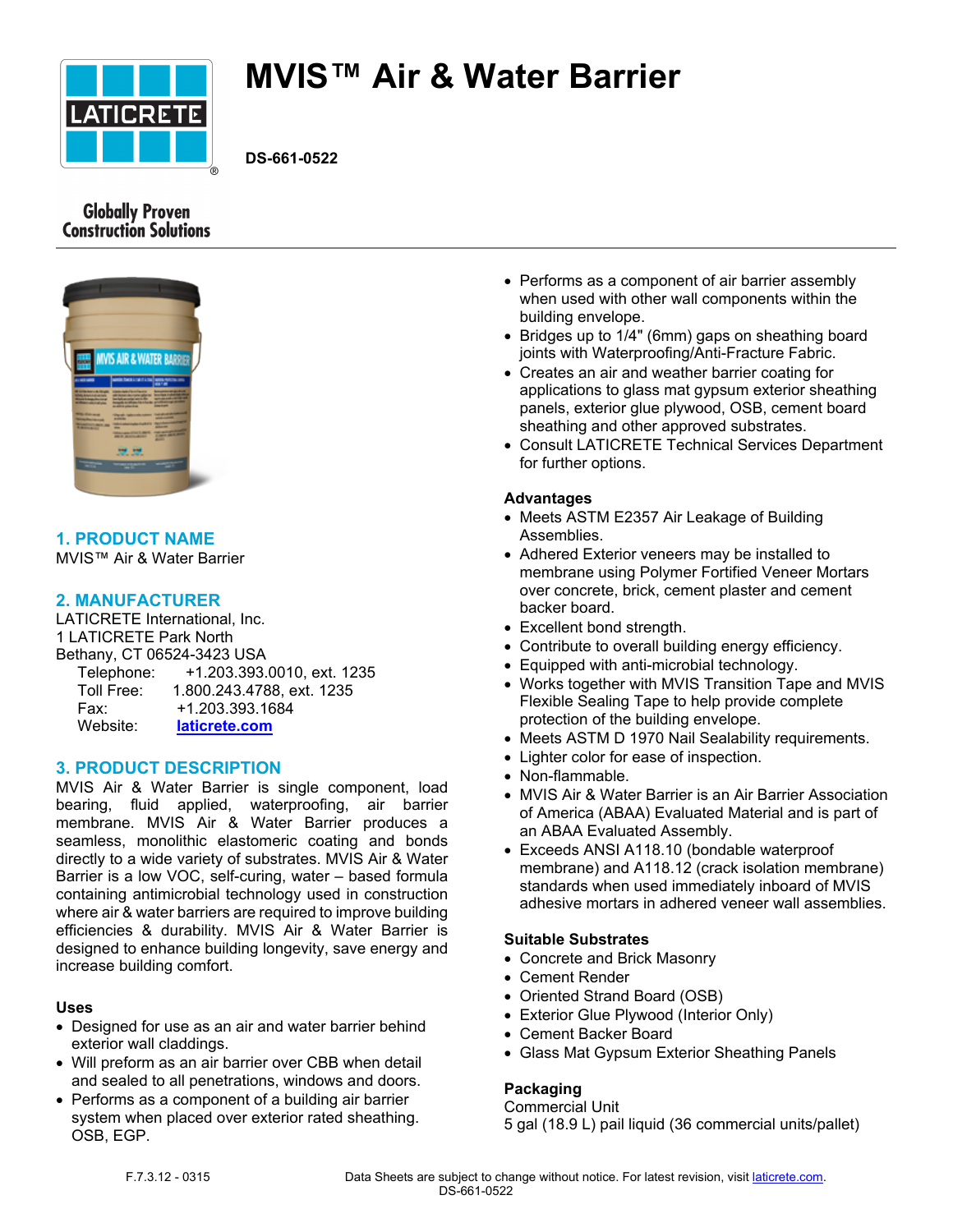## **Approximate Coverage**

Commercial Unit: 250 ft<sup>2</sup> (23.2 m<sup>2</sup>)

Each wet coat thickness is  $15 - 22$  mils,  $0.015" - 0.022"$ (0.4 – 0.6mm); use wet film gauge to check thickness; consumption/coat is approximately 0.01 gal/ft<sup>2</sup> (0.4 L/m<sup>2</sup>); coverage/coat is approximately 100 ft<sup>2</sup>/gal (2.5 m<sup>2</sup> /L). Applied in two coats for a total dry coat thickness of 20-30 mils, 0.02-0.03" (0.5-0.8mm); for a total of 250 ft2 per 5 gallons/23.2m<sup>2</sup> per (18.9 L) pail.

## **Shelf Life**

Factory sealed containers of this product are guaranteed to be of first quality for two (2) years if stored at temperatures >32°F (0°C) and <110°F (43°C).

## **Limitations**

- Do not bond to particle board, interior glue plywood, luan, Masonite® or hardwood surfaces.
- When used as a component of an air barrier system, MIVS™ Air & Water Barrier is not functioning as a waterproofing/anti-fracture membrane.
- When used in an MVIS system, MVIS Air & Water Barrier may not necessarily be recommended outboard of the insulation in some Climate Zones. Always consult with design professional for membrane position in an assembly.
- OSB is not suitable as a veneer substrate.
- Do not install over structural cracks, cracks with vertical movement or cracks with >1/8" (3 mm) horizontal movement.
- Do not use as a primary roofing membrane over occupied space.
- Based on information provided in the Technical Data Table – Section 4 of this document. The design professional / specifier should detail and specify vapor barrier layer material type and location within the installation assembly and in accord with local building codes and to determine suitability of MVIS™ Air & Water Barrier within the installation assembly.
- Do not expose to negative hydrostatic pressure, rubber solvents or ketones.
- Do not expose membrane directly to sun or weather for more than 90 days for direct adhered masonry veneer or cavity wall air and water barrier installations.
- Do not use below grade.
- MVIS Air & Water Barrier is a secondary weather barrier. The outer façade finish is the primary weather barrier and must be installed and maintained per manufacturer's guidelines in order to ensure the proper performance of MVIS Air & Water Barrier.
- Do not install if surface temperature is below 50°F (10°C) or above 90°F (32°C).
- Not for use beneath directly applied cement or other plaster finishes. Consult with plaster manufacturer for their recommendations when waterproofing membrane is required under plaster finishes.

## **Cautions**

- Consult SDS for safety information.
- Review local building codes and obtain any required approvals before using MVIS Air & Water Barrier. Placement of MVIS Air & Water Barrier in a wall assembly to be determined by project design professional.
- It is the responsibility of the project design professionals to ensure that the air barrier, vapor barrier, insulation, and waterproofing membrane are all properly placed to prevent the movement of air and moisture into and out of the building to ensure maximum performance.
- Allow wet mortars/renders to cure for a minimum of 72 hours at 70°F (21°C) / 50% R.H. prior to installing MVIS Air & Water Barrier.
- Mechanical anchors, brick ties, furring strips, finish cladding supports or other penetrations through MVIS Air & Water Barrier should be sealed and made air and watertight.
- For all finishes: The successful performance and installation of exterior finishes is dependent upon the proper design and construction of the finish, adjacent building materials and systems of the assembly. Follow all applicable industry guidelines and building codes for the respective utilized finish.
- When MVIS Air & Water Barrier is installed in conjunction with other building materials; it must be properly integrated so that water is diverted to the exterior of the wall system.
- Use of certain additives, coatings or cleansers on or in the façade system may impact the performance of MVIS Air & Water Barrier. It is the user's responsibility to determine the proper construction materials needed.
- For adhered veneer applications, substrates must be structurally sound, stable and rigid enough to support the intended finish. Substrate deflection under all live, dead and impact loads, including concentrated loads, must not exceed L/600 where L=span length.
- Placement of MVIS Air & Water Barrier in a wall assembly to be determined by project design professional.

# **4. TECHNICAL DATA**

**MICROBAN** 



# **VOC/LEED Product Information**

Total VOC content pounds/gallon (grams/liter) of product in unused form is 0.02lb/gal (2.39 g/L).

This product has been certified for Low Chemical Emissions (ULCOM/GG UL2818) under the UL GREENGUARD Certification Program For Chemical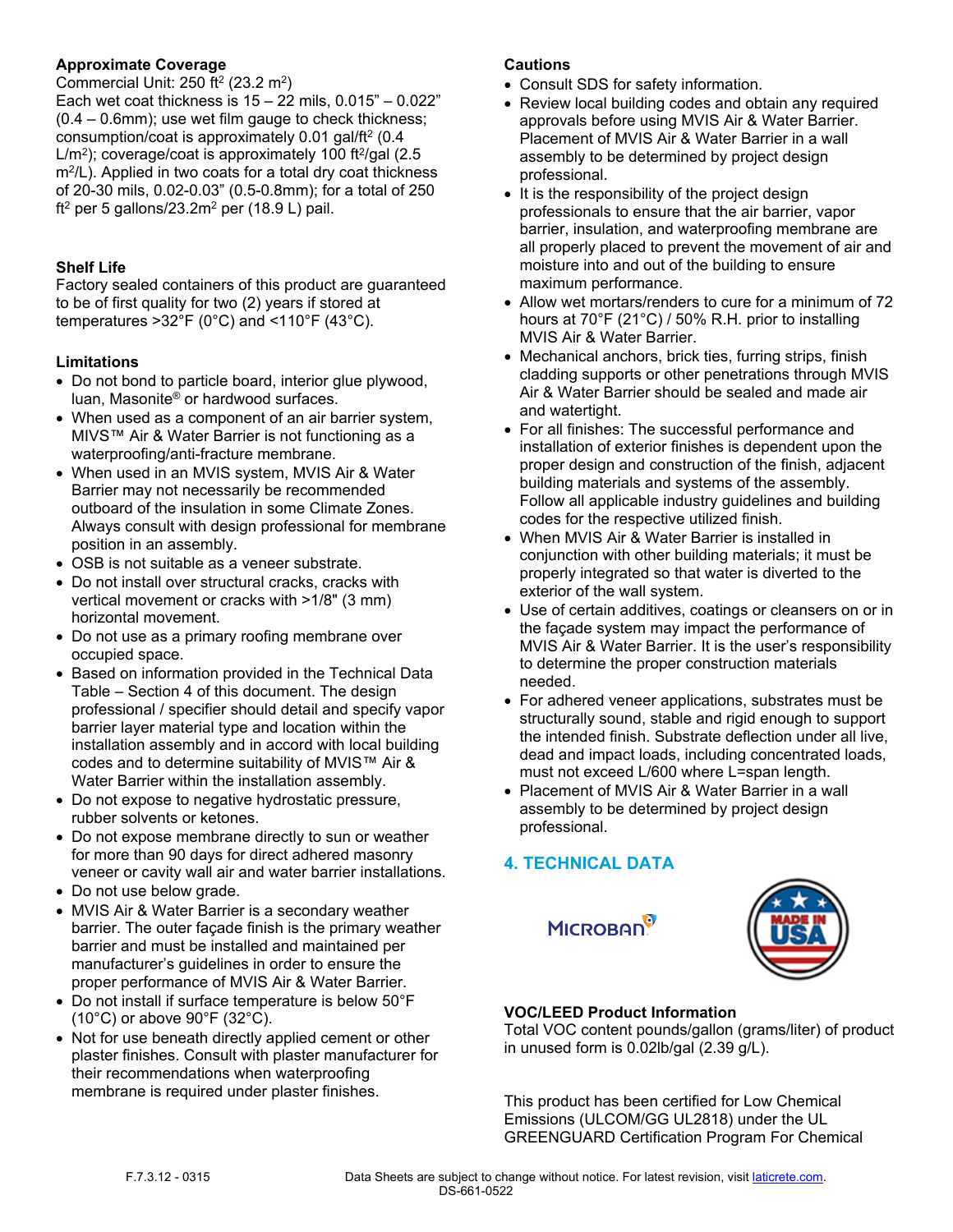Emissions For Building Materials, Finishes and Furnishings (UL 2818 Standard) by UL Environment.

## **Applicable Standard**

- ASTM E 2357: Standard Test Method for Determining Air Leakage of Air Barrier Assemblies.
- ICC ESAC212: Acceptance Criteria for Resistive Coatings us as Water Resistive Barrier over Exterior Sheathing.
- ICC ED AC38: Acceptance Criteria for Water-Resistive Barriers
- ANSI 118.10
- ANSI 118.12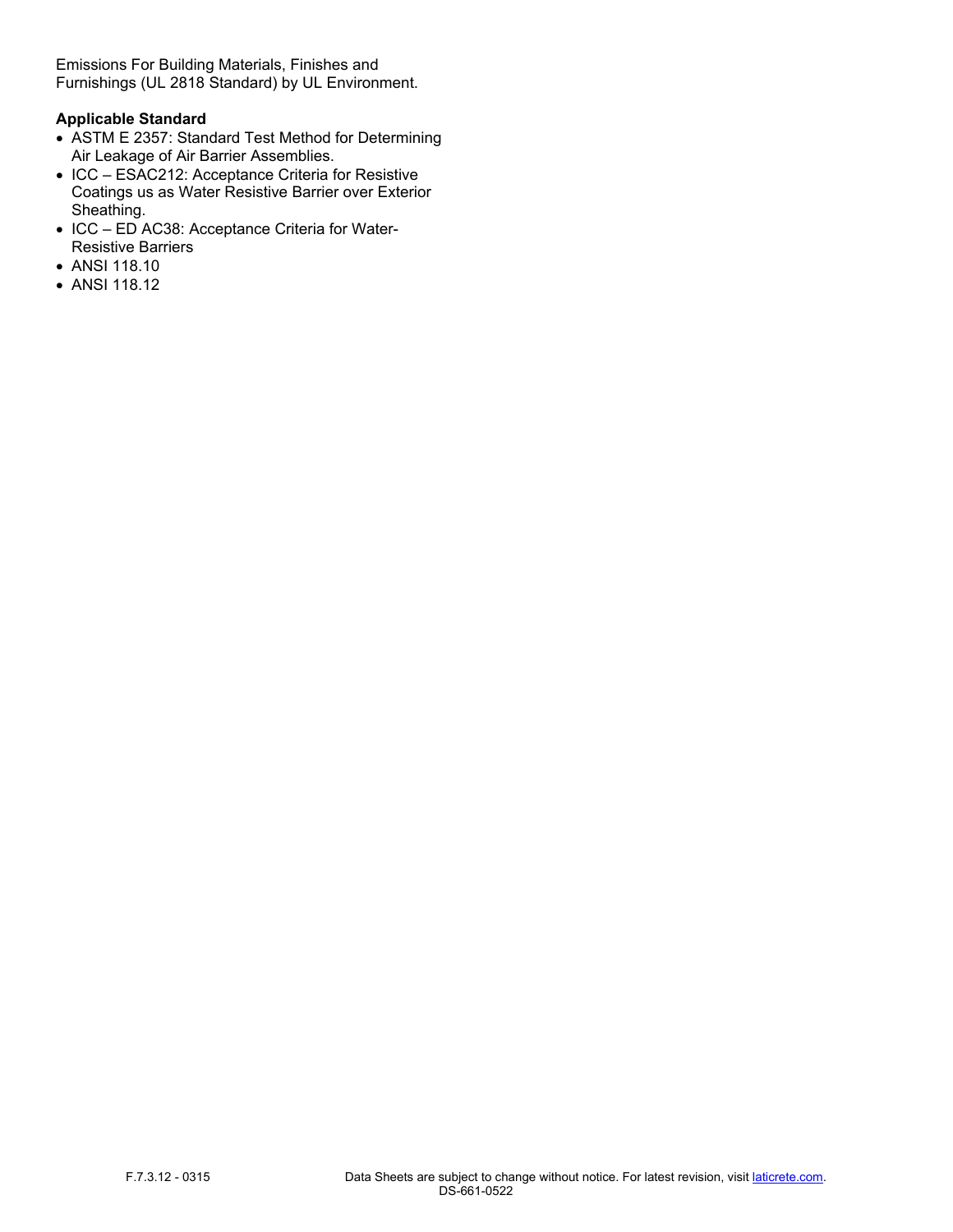## **Physical Properties**

| <b>Physical</b><br><b>Property</b>                                                               | <b>Test</b><br><b>Method</b>           | <b>Specificatio</b><br>ns               | <b>Results</b>             |
|--------------------------------------------------------------------------------------------------|----------------------------------------|-----------------------------------------|----------------------------|
| Fastener<br>Sealability                                                                          | <b>ASTM</b><br>D1970                   | No Leakage                              | Pass                       |
| Flatwise<br><b>Tensile</b><br>Strength to<br>Aluminum                                            | <b>ASTM</b><br>C <sub>297</sub>        | 15 psi (0.34<br>MPI)                    | 546 psi (3.8<br>MPa)       |
| <b>Flatwise</b><br>Tensile<br>Strength to<br>Copper                                              | <b>ASTM</b><br>C297                    | 15 psi (0.34<br>MPI)                    | 216 psi (1.5<br>MPa)       |
| CAN/ULC-<br>S742-11                                                                              | Proposal<br>Number<br>12-006-<br>04895 | $<$ 0.05 L/s-m <sup>2</sup><br>at 75 pa | A1 Rating                  |
| Air Leakage                                                                                      | <b>ASTM</b><br>E2357                   | $< 0.3$ L/s-m <sup>2</sup>              | 0.00168 L/s-m <sup>2</sup> |
| Flatwise<br><b>Tensile</b><br>Strength to<br>Galvanized<br><b>Steel</b>                          | <b>ASTM</b><br>C297                    | 15 psi (0.34<br>MPI)                    | 530 psi (3.7<br>MPa)       |
| <b>Flatwise</b><br><b>Tensile</b><br>Strength to<br>Polyvinyl<br>Chloride<br>(PVC)               | <b>ASTM</b><br>C297                    | 15 psi (0.34<br>MPI)                    | 273 psi (1.9<br>MPa)       |
| <b>Tensile</b><br>Strength<br>Painted<br>Aluminum                                                | <b>ASTM</b><br>C297                    | 15 psi (0.34<br>MPI)                    | 368 psi (2.5<br>MPa)       |
| Freeze<br><b>Thaw Glass</b><br>Mat<br>Gypsum<br><b>Exterior</b><br>Sheathing<br>Panels           | AC212<br>Sec. 4.2                      | <b>No</b><br>deterioration              | Pass 10 Cycles             |
| Freeze<br>Thaw<br>Cement<br>Board                                                                | AC212<br>Sec. 4.2                      | <b>No</b><br>deterioration              | Pass 10 Cycles             |
| Water<br>Resistance<br><b>Test Glass</b><br><b>Mat Exterior</b><br>Gypsum<br>Sheathing<br>Panels | <b>ASTM</b><br>D2247                   | <b>No</b><br>deterioration              | Passed 14 Day<br>Exposure  |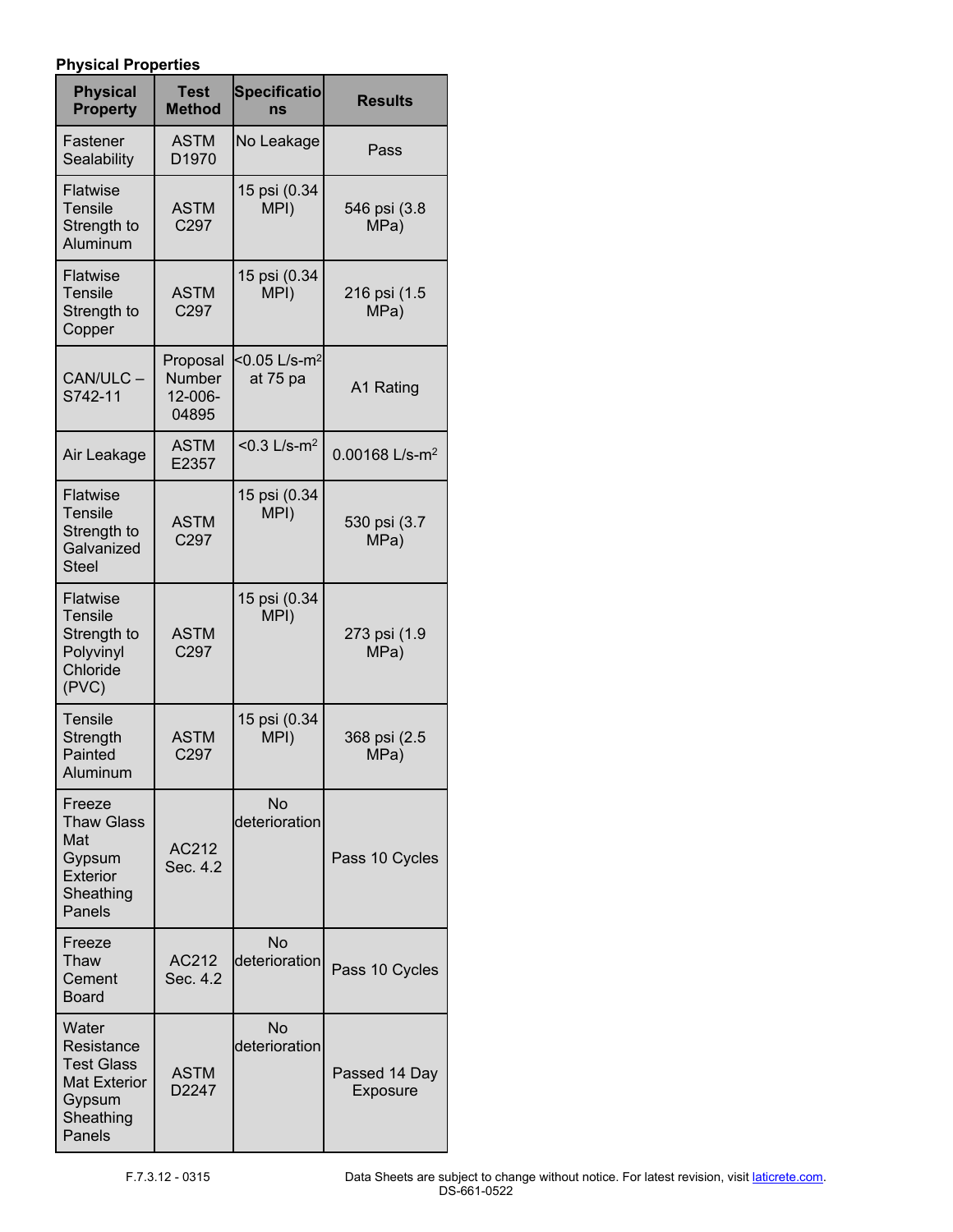| Water<br>Resistance<br><b>Test</b><br>Cement<br><b>Board</b>                                 | <b>ASTM</b><br>D2247                                                                   | <b>No</b><br>deterioration | Passed 14 Day<br>Exposure                                         |
|----------------------------------------------------------------------------------------------|----------------------------------------------------------------------------------------|----------------------------|-------------------------------------------------------------------|
| Pull-Off<br>Strength<br><b>CMU</b>                                                           | <b>ASTM</b><br>D4541-<br>02                                                            | 15.95 PSI                  | <b>223 PSI</b>                                                    |
| Pull-Off<br>Strength<br><b>Glass Mat</b><br>Gypsum<br><b>Exterior</b><br>Sheathing<br>Panels | <b>ASTM</b><br>D4541-<br>02                                                            | 15.95 PSI                  | 47 PSI                                                            |
| Water<br>Vapor<br>Transmissio<br>n Rate                                                      | <b>ASTM</b><br>E96-<br>00e1<br>(Procedu<br>re A)<br>Desiccan<br>t Method               | N/A                        | 1.081 gm/24<br>hr.m <sup>2</sup>                                  |
| Water<br>Vapor<br>Permeance                                                                  | <b>ASTM</b><br>E96-<br>00e1* <sup>+</sup><br>(Procedu<br>re A)<br>Desiccan<br>t Method | N/A                        | 0.157<br>(grains/hr.in.Hg<br>$ft2$ )<br>(Perms)                   |
| Water<br>Vapor<br>Transmissio<br>n Rate                                                      | <b>ASTM</b><br>E96-<br>00e1<br>(Procedu<br>reB)<br>Water<br>Method                     | N/A                        | 6.8 gm/24 hr.m <sup>2</sup>                                       |
| Water<br>Vapor<br>Permeance                                                                  | <b>ASTM</b><br>E96-<br>00e1<br>(Procedu<br>reB)<br>Water<br>Method                     | N/A                        | 1.002<br>(grains/hr.in.Hg<br>$\cdot$ ft <sup>2</sup> )<br>(Perms) |
| Water<br>Penetration<br>Test                                                                 | <b>ASTM</b><br>E331                                                                    | No Water<br>Penetration    | Pass                                                              |
| Transverse<br>Load<br>(Structural)<br>Test                                                   | <b>ASTM</b><br>E1233                                                                   | No Cracking                | Pass                                                              |
| Racking<br><b>Shear Test</b>                                                                 | <b>ASTM</b><br>E72                                                                     | No Cracking                | Pass                                                              |